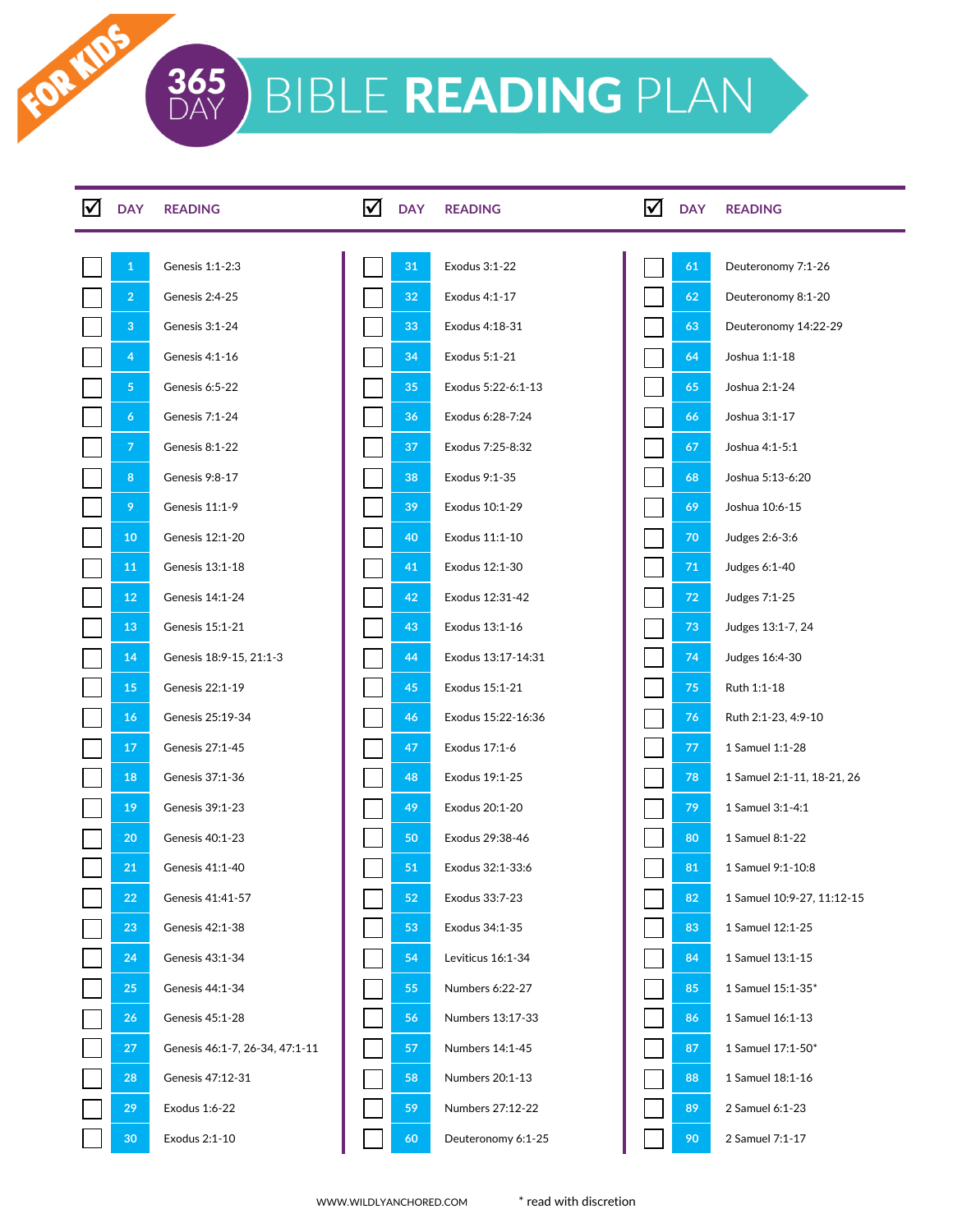FOR IDS

| <b>DAY</b> | <b>READING</b>          | $\blacktriangledown$ | <b>DAY</b> | <b>READING</b>       | ☑ | <b>DAY</b> | <b>READING</b>   |
|------------|-------------------------|----------------------|------------|----------------------|---|------------|------------------|
| 91         | 2 Samuel 7:18-29        |                      | 121        | Nehemiah 1:1-11      |   | 151        | Jeremiah 31:1-37 |
| 92         | 2 Samuel 22:1-51        |                      | 122        | Nehemiah 2:1-20      |   | 152        | Jeremiah 33:1-22 |
| 93         | 1 Kings 3:1-15, 4:29-34 |                      | 123        | Nehemiah 12:27-47    |   | 153        | Ezekiel 2:1-3:15 |
| 94         | 1 Kings 6:1-37          |                      | 124        | Esther 2:1-23        |   | 154        | Ezekiel 37:1-14  |
| 95         | 1 Kings 8:1-21          |                      | 125        | Esther 3:1-15        |   | 155        | Ezekiel 47:1-12  |
| 96         | 1 Kings 8:22-66         |                      | 126        | Esther 4:1-17        |   | 156        | Daniel 1:1-21    |
| 97         | 1 Kings 9:1-9           |                      | 127        | Esther 5:1-14        |   | 157        | Daniel 2:1-23    |
| 98         | 1 Kings 10:1-13         |                      | 128        | Esther 6:1-14        |   | 158        | Daniel 3:1-30    |
| 99         | 1 Kings 17:1-24         |                      | 129        | Esther 7:1-10, 8:1-8 |   | 159        | Daniel 4:1-37    |
| 100        | 1 Kings 18:16-56        |                      | 130        | Esther 9:20-32       |   | 160        | Daniel 6:1-28    |
| 101        | 1 Kings 19:1-21         |                      | 131        | Ecclesiastes 3:1-8   |   | 161        | Daniel 9:1-19    |
| 102        | 2 Kings 2:1-25          |                      | 132        | Isaiah 9:1-7         |   | 162        | Daniel 12:1-13   |
| 103        | 2 Kings 4:1-44          |                      | 133        | Isaiah 11:1-10       |   | 163        | Joel 2:12-32     |
| 104        | 2 Kings 5:1-27          |                      | 134        | Isaiah 40:1-31       |   | 164        | Jonah 1:1-16     |
| 105        | 2 Kings 6:1-23          |                      | 135        | Isaiah 41:1-20       |   | 165        | Jonah 1:17-2:10  |
| 106        | 1 Chronicles 11:1-10    |                      | 136        | Isaiah 42:1-17       |   | 166        | Jonah 3:1-10     |
| 107        | 1 Chronicles 17:1-27    |                      | 137        | Isaiah 43:1-21       |   | 167        | Jonah 4:1-11     |
| 108        | 1 Chronicles 22:1-19    |                      | 138        | Isaiah 49:1-7        |   | 168        | Matthew 1:18-25  |
| 109        | 1 Chronicles 28:1-21    |                      | 139        | Isaiah 53:1-12       |   | 169        | Matthew 2:1-23   |
| 110        | 1 Chronicles 29:1-30    |                      | 140        | Isaiah 54:1-17       |   | 170        | Matthew 3:1-17   |
| 111        | 2 Chronicles 1:1-17     |                      | 141        | Isaiah 55:1-13       |   | 171        | Matthew 4:1-25   |
| 112        | 2 Chronicles 2:1-18     |                      | 142        | Isaiah 59:1-21       |   | 172        | Matthew 5:1-20   |
| 113        | 2 Chronicles 3:1-17     |                      | 143        | Isaiah 60:1-22       |   | 173        | Matthew 5:38-48  |
| 114        | 2 Chronicles 5:1-6:11   |                      | 144        | Isaiah 61:1-11       |   | 174        | Matthew 6:1-34   |
| 115        | 2 Chronicles 6:12-42    |                      | 145        | Isaiah 62:1-12       |   | 175        | Matthew 7:1-29   |
| 116        | 2 Chronicles 7:1-22     |                      | 146        | Jeremiah 1:1-19      |   | 176        | Matthew 8:1-34   |
| 117        | 2 Chronicles 8:1-17     |                      | 147        | Jeremiah 17:1-18     |   | 177        | Matthew 9:1-38   |
| 118        | 2 Chronicles 9:1-31     |                      | 148        | Jeremiah 18:1-12     |   | 178        | Matthew 10:1-42  |
| 119        | Ezra 3:1-13             |                      | 149        | Jeremiah 29:4-14     |   | 179        | Matthew 11:1-29  |
| 120        | Ezra 6:1-22             |                      | 150        | Jeremiah 30:1-24     |   | 180        | Matthew 12:1-50  |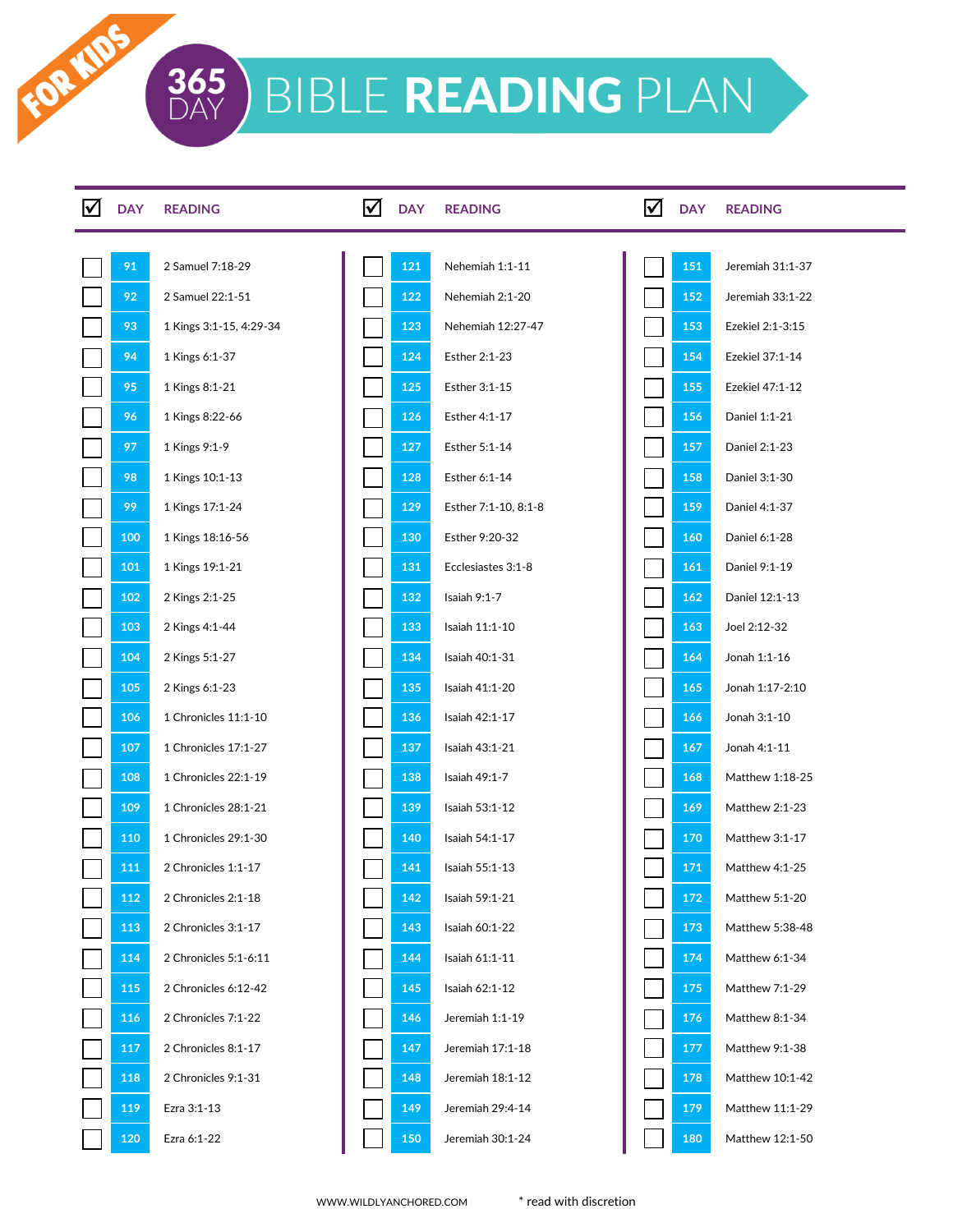FOR MDS

| <b>DAY</b> | <b>READING</b>   | ☑ | <b>DAY</b> | <b>READING</b> | ☑ | <b>DAY</b> | <b>READING</b> |
|------------|------------------|---|------------|----------------|---|------------|----------------|
|            |                  |   |            |                |   |            |                |
| 181        | Matthew 13:1-58  |   | 211        | Mark 13:1-36   |   | 241        | John 3:1-36    |
| 182        | Matthew 14:1-36  |   | 212        | Mark 14:1-72   |   | 242        | John 4:1-54    |
| 183        | Matthew 15:1-39  |   | 213        | Mark 15:1-47   |   | 243        | John 5:1-47    |
| 184        | Matthew 16:1-28  |   | 214        | Mark 16:1-20   |   | 244        | John 6:1-71    |
| 185        | Matthew 17:1-27  |   | 215        | Luke 1:1-80    |   | 245        | John 7:1-52    |
| 186        | Matthew 18:1-35  |   | 216        | Luke 2:1-52    |   | 246        | John 8:1-59    |
| 187        | Matthew 19:13-30 |   | 217        | Luke 3:1-23    |   | 247        | John 9:1-41    |
| 188        | Matthew 20:1-34  |   | 218        | Luke 4:1-44    |   | 248        | John 10:1-42   |
| 189        | Matthew 21:1-46  |   | 219        | Luke 5:1-38    |   | 249        | John 11:1-57   |
| 190        | Matthew 22:1-22  |   | 220        | Luke 6:1-49    |   | 250        | John 12:1-50   |
| 191        | Matthew 22:34-46 |   | 221        | Luke 7:1-50    |   | 251        | John 13:1-38   |
| 192        | Matthew 23:1-39  |   | 222        | Luke 8:1-56    |   | <b>252</b> | John 14:1-31   |
| 193        | Matthew 24:1-51  |   | 223        | Luke 9:1-62    |   | 253        | John 15:1-27   |
| 194        | Matthew 25:1-46  |   | 224        | Luke 10:1-42   |   | 254        | John 16:1-33   |
| 195        | Matthew 26:1-75  |   | 225        | Luke 11:1-54   |   | 255        | John 17:1-26   |
| 196        | Matthew 27:11-66 |   | 226        | Luke 12:1-59   |   | 256        | John 18:1-40   |
| 197        | Matthew 28:1-20  |   | 227        | Luke 13:1-35   |   | 257        | John 19:1-42   |
| 198        | Mark 1:1-45      |   | 228        | Luke 14:1-35   |   | 258        | John 20:1-31   |
| 199        | Mark 2:1-28      |   | 229        | Luke 15:1-32   |   | 259        | John 21:1-25   |
| <b>200</b> | Mark 3:1-35      |   | 230        | Luke 16:1-31   |   | 260        | Acts 1:1-11    |
| 201        | Mark 4:1-41      |   | 231        | Luke 17:1-37   |   | 261        | Acts 2:1-47    |
| 202        | Mark 5:1-43      |   | 232        | Luke 18:1-43   |   | 262        | Acts 3:1-26    |
| 203        | Mark 6:1-56*     |   | 233        | Luke 19:1-48   |   | 263        | Acts 4:1-37    |
| 204        | Mark 7:1-37      |   | 234        | Luke 20:1-47   |   | 264        | Acts 5:12-42   |
| 205        | Mark 8:1-38      |   | 235        | Luke 21:1-38   |   | 265        | Acts 6:1-7     |
| 206        | Mark 9:1-50      |   | 236        | Luke 22:1-71   |   | 266        | Acts 6:8-8:1   |
| 207        | Mark 10:1-52     |   | 237        | Luke 23:1-56   |   | 267        | Acts 8:1-40    |
| 208        | Mark 11:1-33     |   | 238        | Luke 24:1-53   |   | 268        | Acts 9:1-43    |
| 209        | Mark 12:1-17     |   | 239        | John 1:1-51    |   | 269        | Acts 10:1-48   |
| 210        | Mark 12:28-44    |   | 240        | John 2:1-25    |   | 270        | Acts 11:1-30   |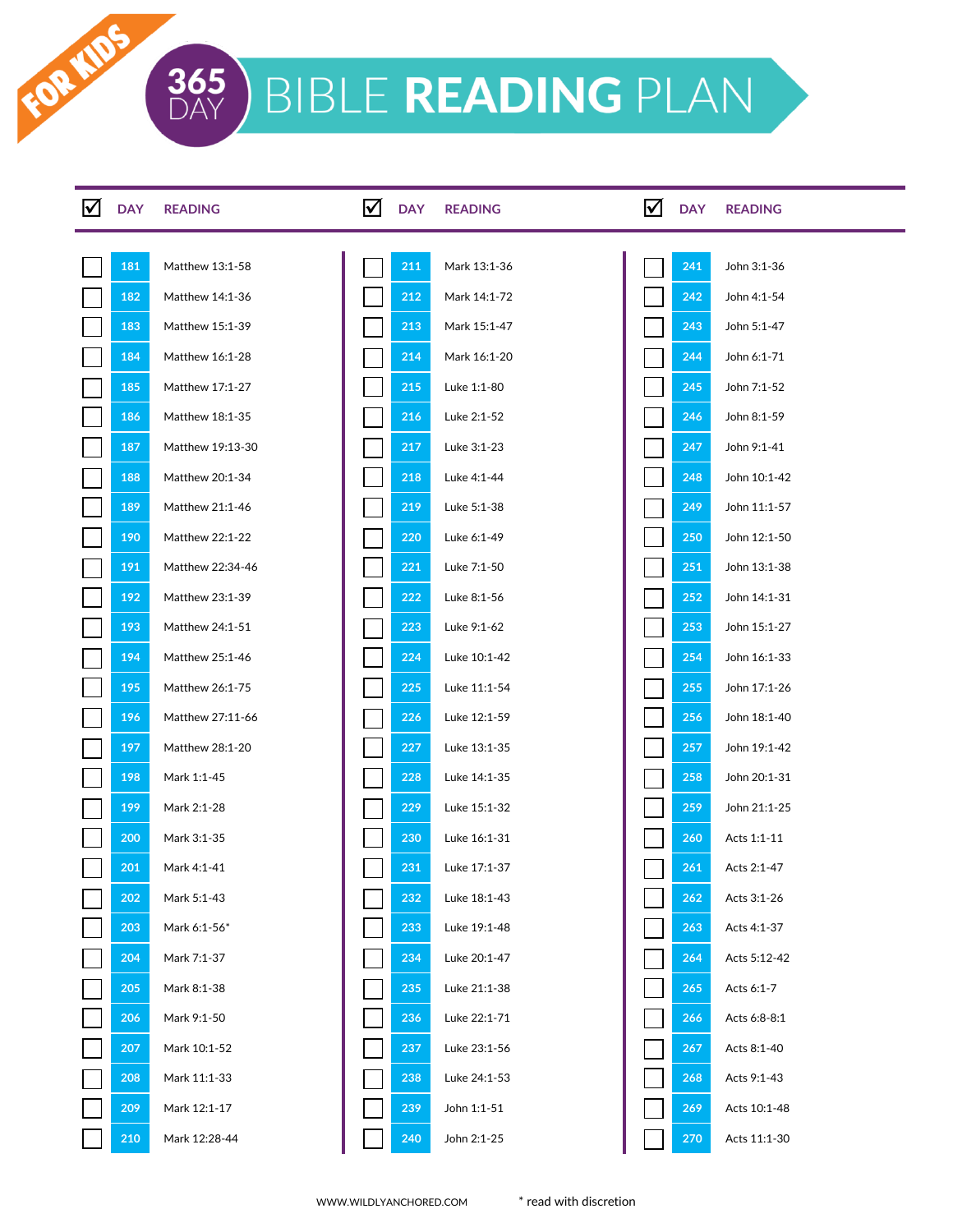FOR IDS

| <b>DAY</b> | <b>READING</b>         | ☑ | <b>DAY</b> | <b>READING</b>           | ⋈ | <b>DAY</b> | <b>READING</b>             |
|------------|------------------------|---|------------|--------------------------|---|------------|----------------------------|
| 271        | Acts 12:1-19           |   | 301        | 2 Corinthians 9:1-15     |   | 331        | Hebrews 3:1-19             |
| 272        | Acts 13:13-52          |   | 302        | 2 Corinthians 10:1-18    |   | 332        | Hebrews 4:1-13             |
| 273        | Acts 14:1-20           |   | 303        | Galatians 1:11-24        |   | 333        | Hebrews 4:14-5:10          |
| 274        | Acts 16:1-40           |   | 304        | Galatians 3:1-14         |   | 334        | Hebrews 5:11-6:12          |
| 275        | Acts 20:1-38           |   | 305        | Galatians 3:23-4:7       |   | 335        | Hebrews 6:13-20            |
| 276        | Acts 27:1-44           |   | 306        | Ephesians 1:1-23         |   | 336        | Hebrews 7:1-28             |
| 277        | Acts 28:1-31           |   | 307        | Ephesians 2:1-22         |   | 337        | Hebrews 8:1-13             |
| 278        | Romans 1:1-17          |   | 308        | Ephesians 4:1-32         |   | 338        | Hebrews 9:1-28             |
| 279        | Romans 2:1-29          |   | 309        | Ephesians 5:21-6:9       |   | 339        | Hebrews 10:1-18            |
| 280        | Romans 3:1-31          |   | 310        | Ephesians 6:10-24        |   | 340        | Hebrews 10:19-39           |
| 281        | Romans 4:1-25          |   | 311        | Philippians 1:1-30       |   | 341        | Hebrews 11:1-40            |
| 282        | Romans 5:1-21          |   | 312        | Philippians 2:1-18       |   | 342        | Hebrews 12:1-17            |
| 283        | Romans 6:1-23          |   | 313        | Philippians 4:1-23       |   | 343        | James 1:1-27               |
| 284        | Romans 7:7-25          |   | 314        | Colossians 1:1-29        |   | 344        | James 2:1-26               |
| 285        | Romans 8:1-39          |   | 315        | Colossians 2:1-15        |   | 345        | James 3:1-18               |
| 286        | Romans 9:30-10:21      |   | 316        | Colossians 3:1-4:6       |   | 346        | James 4:1-12               |
| 287        | Romans 12:1-21         |   | 317        | 1 Thessalonians 1:1-10   |   | 347        | James 5:7-20               |
| 288        | Romans 13:1-10         |   | 318        | 1 Thessalonians 2:1-3:5  |   | 348        | 1 Peter 1:1-2:3            |
| 289        | 1 Corinthians 1:18-2:5 |   | 319        | 1 Thessalonians 3:6-13   |   | 349        | 1 Peter 2:4-25             |
| 290        | 1 Corinthians 2:6-16   |   | 320        | 1 Thessalonians 5:12-28  |   | 350        | 1 Peter 4:1-19             |
| 291        | 1 Corinthians 3:1-1-23 |   | 321        | 2 Thessalonians 2:13-3:5 |   | 351        | 1 Peter 5:1-14             |
| 292        | 1 Corinthians 11:23-34 |   | 322        | 1 Timothy 2:1-8          |   | 352        | 2 Peter 1:1-21             |
| 293        | 1 Corinthians 12:1-31  |   | 323        | 1 Timothy 3:1-16         |   | 353        | 1 John 1:1-2:2             |
| 294        | 1 Corinthians 13:1-13  |   | 324        | 1 Timothy 4:1-16         |   | 354        | 1 John 2:1-14              |
| 295        | 1 Corinthians 15:1-34  |   | 325        | 2 Timothy 1:1-2:13       |   | 355        | 1 John 2:15-27             |
| 296        | 1 Corinthians 15:35-58 |   | 326        | 2 Timothy 2:14-26        |   | 356        | 1 John 2:28-3:24           |
| 297        | 2 Corinthians 3:7-18   |   | 327        | 2 Timothy 3:10-4:8       |   | 357        | 1 John 4:1-21              |
| 298        | 2 Corinthians 4:1-18   |   | 328        | Titus 2:11-3:11          |   | 358        | 1 John 5:1-15              |
| 299        | 2 Corinthians 5:11-21  |   | 329        | Hebrews 1:1-14           |   | 359        | Revelation 1:1-8           |
| 300        | 2 Corinthians 8:1-15   |   | 330        | Hebrews 2:1-18           |   | 360        | Revelation 21:1-7, 22:1-21 |